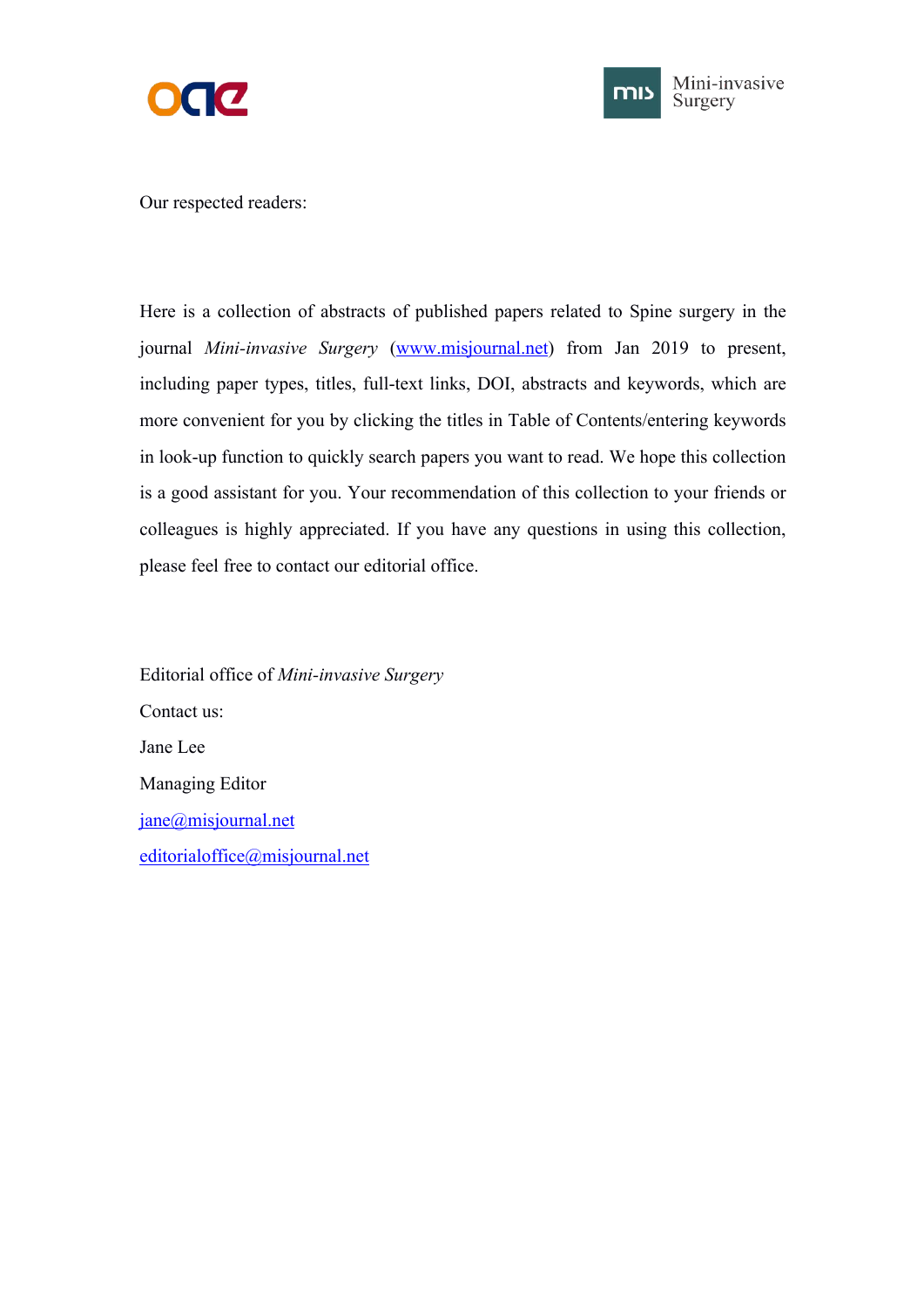



#### Content

| Single position lateral lumbar interbody fusion and pedicle screw fixation: preliminary experience  |
|-----------------------------------------------------------------------------------------------------|
|                                                                                                     |
|                                                                                                     |
| Retrospective study assessing the learning curve and the accuracy of minimally invasive             |
| robot-assisted pedicle screw placement during the first 41 robot-assisted spinal fusion surgeries 2 |
|                                                                                                     |
| The difference of intraoperative free-run electromyography monitoring between percutaneous          |
| endoscopic lumbar discectomy via a transforaminal and via an interlaminal3                          |
|                                                                                                     |
| Intradural lumbar disc herniation after full-endoscopic lumbar discectomy using the interlaminar    |
|                                                                                                     |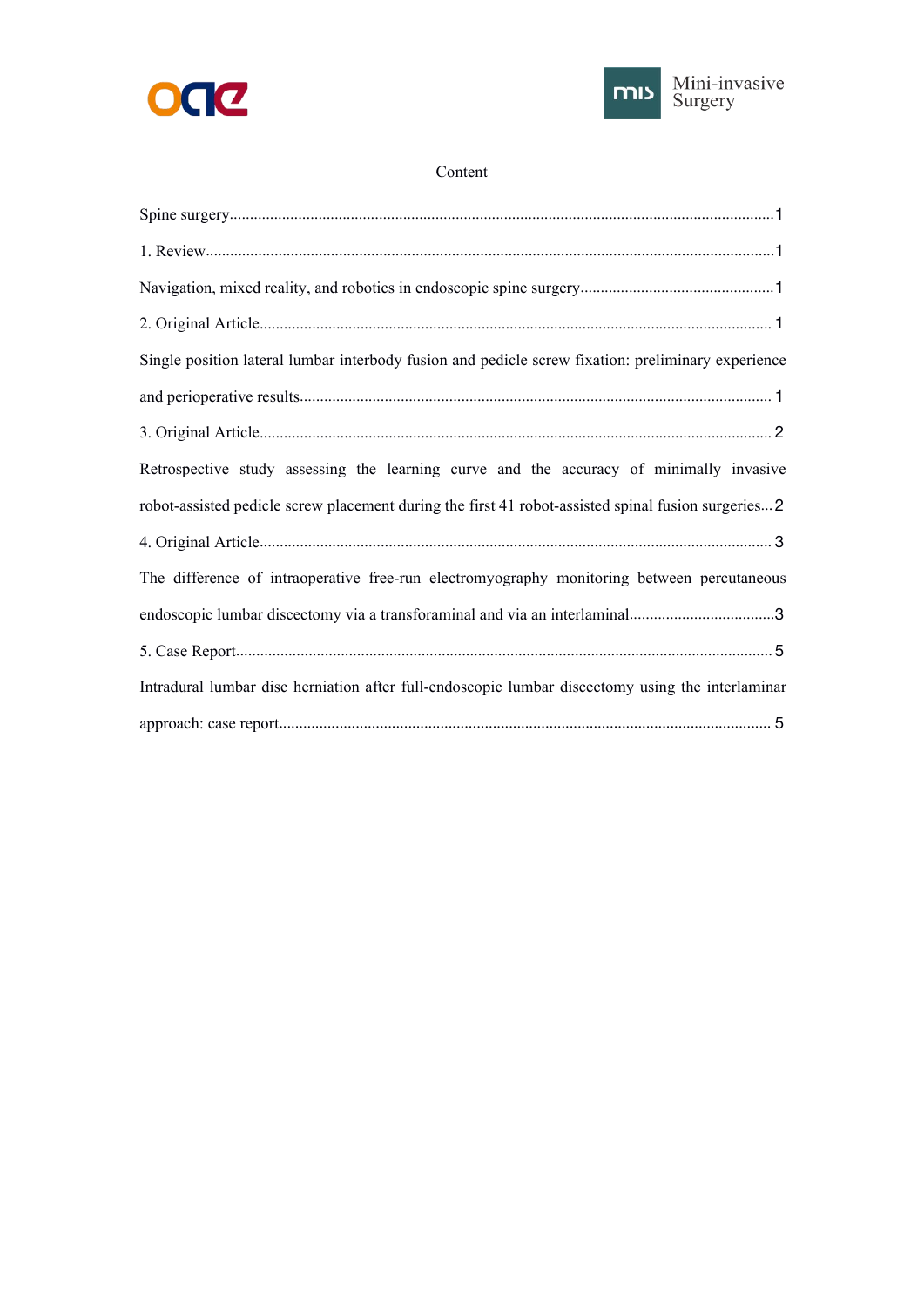



# <span id="page-2-1"></span><span id="page-2-0"></span>**Spine surgery**

# **1. Review**

Navigation, mixed reality, and robotics in endoscopic spine surgery

# **[HTML](https://misjournal.net/article/view/4606) [PDF](https://oaepublishstorage.blob.core.windows.net/dd3610cb-e8bd-4b70-a609-783e660b6a14/4606.pdf)**

**Cite this article:** Derman PB, Satin AM. Navigation, mixed reality, and robotics in endoscopic spine surgery. *Mini-invasive Surg* 2022;6:8. <http://dx.doi.org/10.20517/2574-1225.2021.111>

## **Abstract**

Endoscopic spine surgery (ESS) is an ultra-minimally invasive technique through which spinal pathology can be addressed via sub-centimeter incisions with negligible soft tissue disruption. However, concerns exist regarding the steep learning curve, operative time, and radiation exposure to the surgical team. The use of intraoperative navigation, mixed reality, and robotics in the setting of ESS is currently being explored, and the early evidence suggests that such technologies may help mitigate these issues. The application of these technologies in ESS as well as the associated literature is reviewed herein.

# **2. Original Article**

Single position lateral lumbar interbody fusion and pedicle screw fixation: preliminary experience and perioperative results

# **[HTML](https://misjournal.net/article/view/4222) [PDF](https://oaepublishstorage.blob.core.windows.net/5ec168b9-5edf-4491-9328-ba6d8df145bd/4222.pdf)**

**Cite this article:** Choi J, Rhee I, Sakar M, Park I, Maalouly J. Single position lateral lumbar interbody fusion and pedicle screw fixation: preliminary experience and perioperative results. *Mini-invasive Surg* 2021;5:43. <http://dx.doi.org/10.20517/2574-1225.2021.73>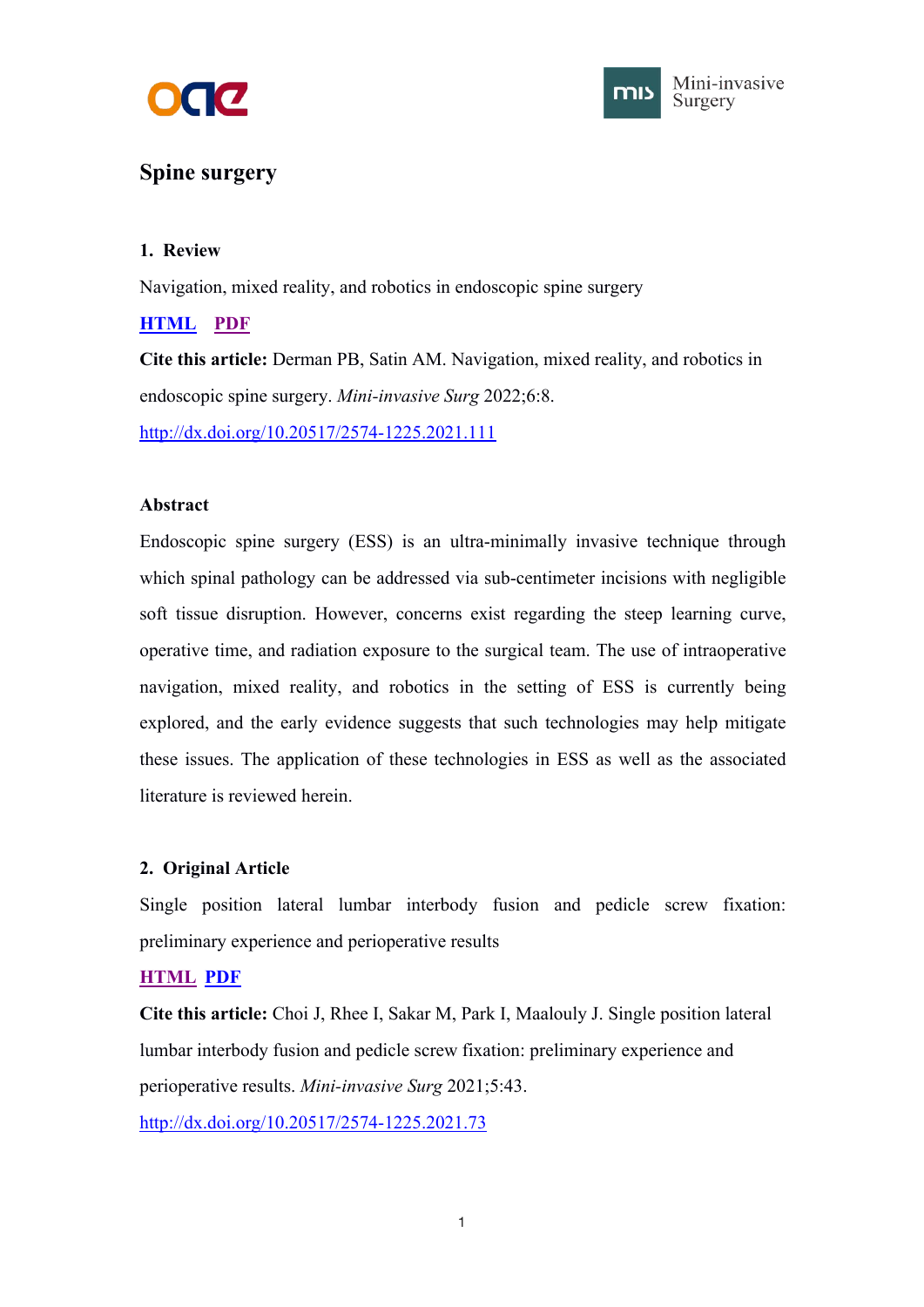



#### <span id="page-3-1"></span><span id="page-3-0"></span>**Abstract**

Aim: The purpose of this study was to review a single surgeon ' s preliminary experiences with minimally invasive single lateral position anterior-to-psoas lumbar interbody fusion with multiple techniques of percutaneous pedicle screws and present perioperative results and complication rates.

Methods: After obtaining Institutional Review Board approval, thirty-five consecutive patients undergoing, in 2018-2020, single position lateral interbody fusion with posterior fixation after obtaining written informed consent. Pedicle screw accuracy, screw-related complications, overall and segmental lumbar lordosis, intraoperative data, perioperative complications, and Visual Analog Pain Scale (VAS) at 6 months follow-up were collected.

Results: One hundred sixty-nine pedicle screws were placed in 35 patients with a 95.3% accuracy rate.  $6/7$  breaches measured  $\leq$  2 mm. No complications or reoperations were performed in relation to screw malposition. Mean preoperative overall lumbar lordosis was 45.6 °  $\pm$  12.5 ° (range, 19 ° -71 °), and 50.3 °  $\pm$ 9.6° (range, 25°-67°) at 6 months follow up. Mean preoperative VAS scores were 7.3  $\pm$  1.2 (range, 5-10) and 7.3  $\pm$  1.3 (range, 5-10) for the back and leg, respectively and at 6 months follow up,  $2.6 \pm 2.3$  (range, 0-7) and  $2.6 \pm 2.2$ (range, 0-7) for the back and leg, respectively. The mean total operative time was 152.2 ± 54.8 min (range, 80-320 min).

Conclusion: Single lateral position antepsoas lumbar interbody fusion with bilateral percutaneous pedicle screws and rod fixation report comparable screw accuracy rates, operative times, and lordosis correction with the published literature. This modified technique eliminates the resources and time related to intraoperative prone repositioning and may lead to significant cost savings.

## **3. Original Article**

Retrospective study assessing the learning curve and the accuracy of minimally invasive robot-assisted pedicle screw placement during the first 41 robot-assisted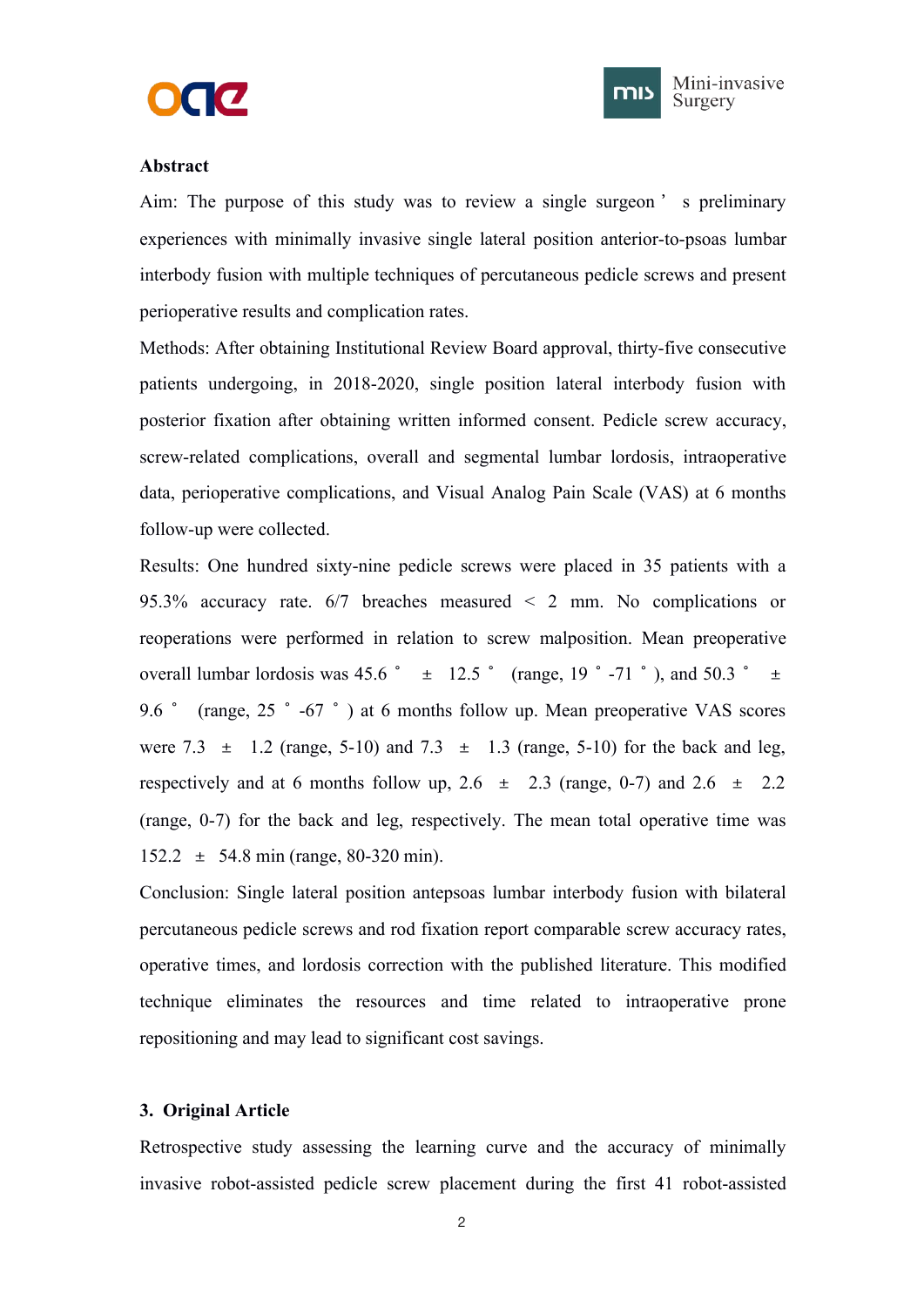



<span id="page-4-1"></span><span id="page-4-0"></span>spinal fusion surgeries

### **[HTML](https://misjournal.net/article/view/4140) [PDF](https://oaepublishstorage.blob.core.windows.net/714bda58-2a4f-408c-b4de-13d429ada601/4140.pdf)**

**Cite this article:** Maalouly J, Sarkar M,Choi J. Retrospective study assessing the learning curve and the accuracy of minimally invasive robot-assisted pedicle screw placement during the first 41 robot-assisted spinal fusion surgeries. *Mini-invasive Surg* 2021;5:35. <http://dx.doi.org/10.20517/2574-1225.2021.57>

### **Abstract**

Aim: The purpose of this study was to assess the learning curve and the accuracy of robot-assisted pedicle screw placement in the first 41 cases.

Methods: This retrospective study investigated the first 41 patients undergoing spinal fusion, whereby 250 pedicle screws were inserted with robotic assistance in a private hospital by a single surgeon. The pedicle screw accuracy was evaluated by computed tomography scan by an orthopedic surgeon according to the Gertzbein and Robbins classification. Planning time and screw placement time were noted. In addition, data about any screw malposition, a return to the operating theatre, and intraoperative repositioning were collected. The data were analyzed with Microsoft Excel.

Results: The results show a high degree of accuracy  $(98%)$  of pedicle screw placement with a minimally invasive robot-assisted spinal fusion with no screw malposition requiring a return to the operating theatre. The learning curve improved with time, reaching a plateau at around 25 cases.

Conclusion: This study shows a high degree of accuracy of pedicle screw placement with the robot and it shows a surgeon's improved experience with the robot with time. Further comparative studies are needed to better assess the robot's accuracy and its future in spine surgery.

# **4. Original Article**

The difference of intraoperative free-run electromyography monitoring between percutaneous endoscopic lumbar discectomy via a transforaminal and via an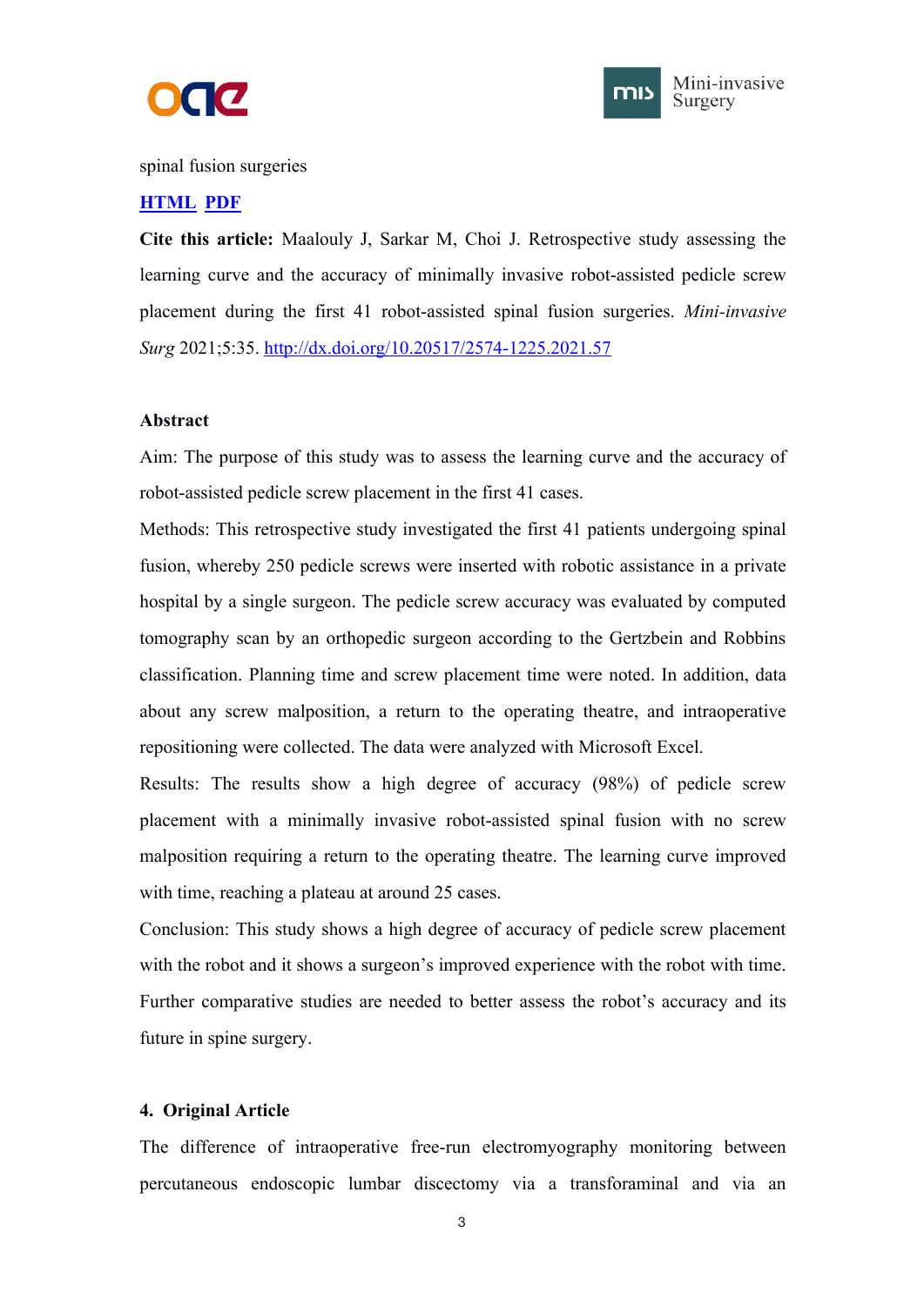



#### interlaminal

#### **[HTML](https://misjournal.net/article/view/3236) [PDF](https://oaepublishstorage.blob.core.windows.net/d48bfa19-4f98-4836-9023-3786148db542/3236.pdf)**

**Cite this article:** Nakamura JI, Setoue T, Hara J. The difference of intraoperative free-run electromyography monitoring between percutaneous endoscopic lumbar discectomy via a transforaminal and via an interlaminal. *Mini-invasive Surg* 2019;3:29. <http://dx.doi.org/10.20517/2574-1225.2019.28>

#### **Abstract**

Aim: Transforaminal percutaneous endoscopic lumbar discectomy (TF-PELD) is usually performed under local anesthesia because the patient should be conscious to prevent nerve root injury. However, some patients cannot tolerate intraoperative pain and require intravenous analgesia, or must be converted to surgery under general anesthesia (GA). If PELD under GA can be performed safely, it is more convenient and comfortable for both the patient and surgeon.

Methods: A total of 49 cases (mean age, 53 years) were examined. PELD was performed under GA with free-run electromyography (f-EMG) monitoring. Clinical outcomes were assessed according to the visual analogue scale score (VAS) and the Oswestry disability index (ODI). All patients were monitored with f-EMG.

Results: VAS decreased from 7.7 to 1.1 and ODI from 62.3% to 20.5%. A true-positive was observed in one of 27 TF-PELD cases. Care during the procedure is necessary to avoid the risk of severe neurological injury. A false-negative was observed in one of 22 interlaminar (IL)-PELD cases. This patient complained of aggravated numbness for 6 months after surgery. False-positives were recorded in 2 cases of IL-PELD with a train wave just after removal of the herniated discs.

Conclusion: F-EMG monitoring during PELD under GA was useful to identify nerve root damage. TF-PELD under GA requires f-EMG to ensure safety. On the contrary, IL-PELD does not necessitate f-EMG.